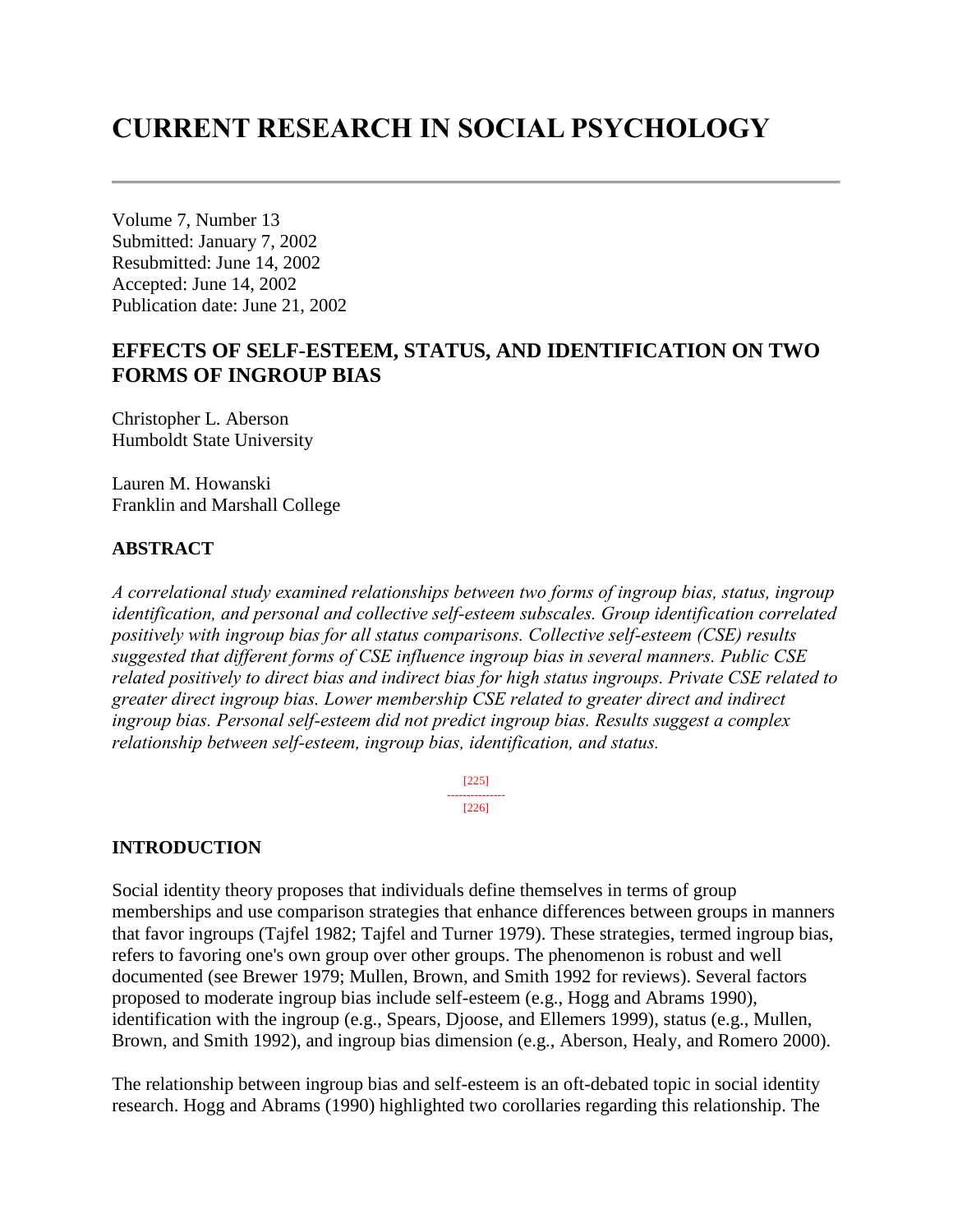first states that intergroup discrimination enhances self-esteem. The second argues that depressed self-esteem promotes ingroup bias. Both corollaries suggest a central role for self-esteem in social identity theory. A qualitative literature review supports the proposition that successful discrimination enhances certain dimensions of self-esteem (Rubin and Hewstone 1998). We focus on self-esteem as a predictor of ingroup bias rather than as a product of ingroup bias (e.g., Hunter, Reid, Stokell, and Platow 2000).

A fundamental issue when conceptualizing self-esteem as a predictor of ingroup bias is whether self-esteem relates positively or negatively to ingroup bias. Researchers commonly ask, "Who shows more bias, low or high self-esteem individuals?" Hogg and Abrams' (1990) argue that depressed self-esteem leads to greater motivation for ingroup bias. Low self-esteem motivates ingroup bias; therefore, people lower self-esteem should be more likely than those with high selfesteem to exhibit ingroup bias. Predictions from this perspective argue for a negative correlation between self-esteem and ingroup bias. Others argue (e.g., Crocker and Luhtanen 1990) that ingroup bias produces positive self-esteem so those who exhibit the most bias should have the highest self-esteem, indicating a positive correlation between self-esteem and ingroup bias.

Brown (1993) contended that all individuals experience a need to self-enhance; however, there also exists a need for self-consistency. As individuals with low self-esteem do not view themselves as superior to others, rating themselves or their ingroups as superior is inconsistent with experiences (Brown, Collins, and Schmidt 1988). Other definitions of ingroup bias, for example, rating similarity to successful ingroups, may be favored by those low in self-esteem as this type of measure does not require ratings of superiority (i.e., is not inconsistent with experience).



A meta-analysis suggested that personal self-esteem and identification with the ingroup correlate positively with ingroup bias but collective self-esteem does not. Individuals with higher personal self-esteem and those who identify more with the ingroup showed greater ingroup favoritism. The meta-analysis also tests a self-consistency hypothesis by distinguishing between direct and indirect bias strategies. The analysis defined direct bias as dimensions of evaluation requiring claims of ingroup superiority such as adjective ratings. Indirect bias strategies included measures of similarity or ratings of groups where the participant acts as an observer rather than a participant. Individuals with high personal but not collective self-esteem preferred direct bias strategies. Both low and high self-esteem individuals used indirect bias strategies (Aberson, Healy, and Romero 2000).

Though the meta-analysis did clarify the role of self-esteem measurement and bias strategy, there is room for other variables in explaining the relationship between ingroup bias and self-esteem. The current study extends this research through examination of status and collective self-esteem subscales as well as inclusion of group identification and personal self-esteem measures.

#### **Status**

Members of high status groups exhibit ingroup bias more consistently than do members of low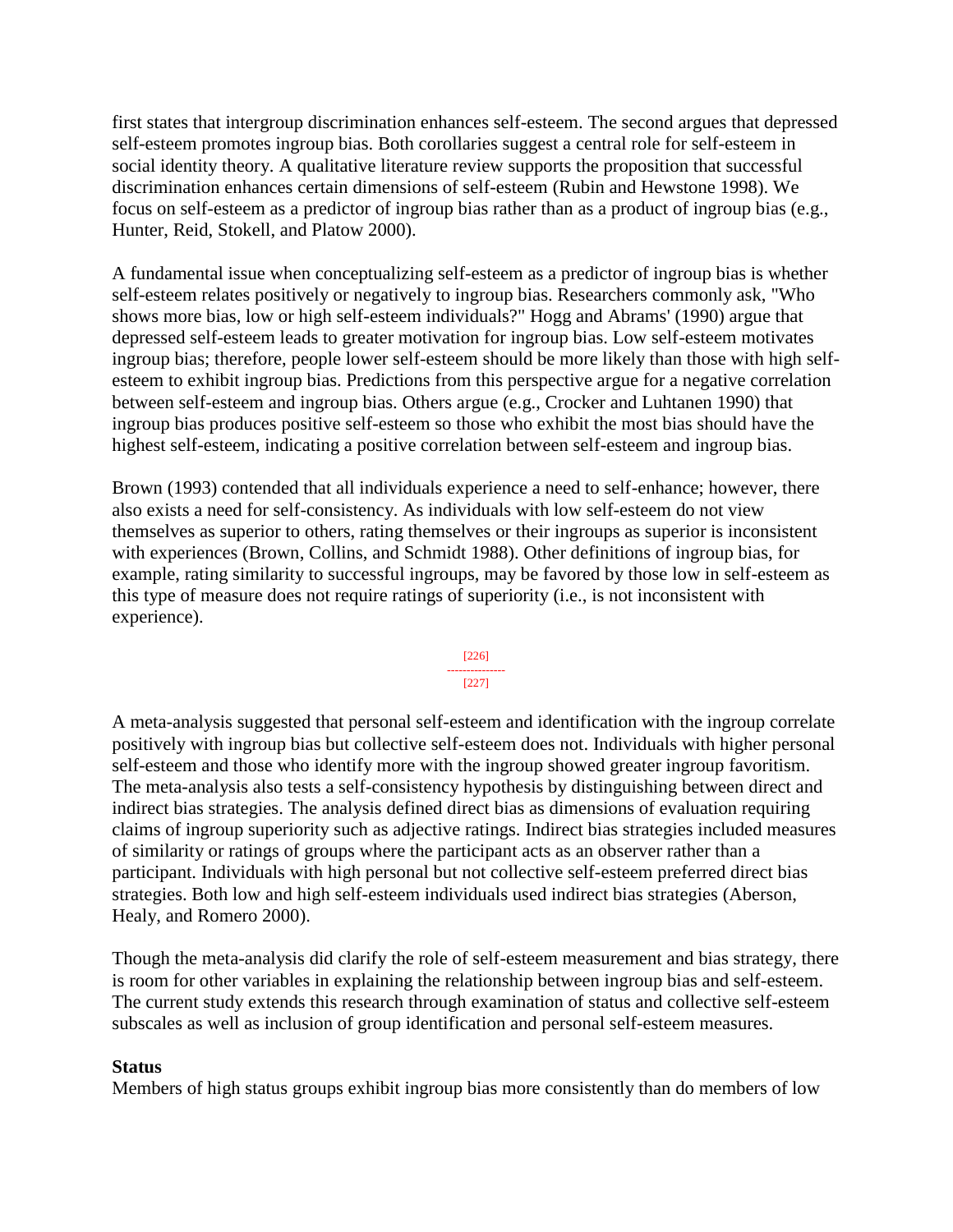status groups (Mullen, Brown, and Smith 1992). Often group status, defined as the relative standing of the group in relation to other groups, is equated with self-esteem. Several studies attempt to test social identity theory corollaries regarding self-esteem through manipulation of status (e.g., Sachdev and Bourhis 1987). However, others found that individuals who are members of low status or stigmatized groups are no more or less likely to have low self-esteem than members of high status or non-stigmatized groups (Crocker, Luhtanen, Blaine, and Broadnax 1994; Crocker and Major 1989). As such, it may be the case that negative aspects of the social identity (i.e., low status) disassociate from self-esteem (Steele 1997). Given these findings, we view status and self-esteem as independent constructs.

Hypothesis 1. More ingroup bias exists in evaluations involving high status ingroups compared to those involving low status ingroups.

#### **Group Identification**

Spears, Doosje, and Ellemers (1999) provide an extensive review of group identification research and conclude that identification is an important factor in determining commitment to group membership. Identification with the ingroup should correspond to a readiness to categorize one's self as a group member. Meta-analysis results indicate that group identification correlated positively with direct ingroup bias (Aberson, et. al. 2000). Though not directly supported by meta analysis results due to a small pool of studies, group identification is likely also associated with indirect ingroup bias, defined here as the tendency to enhance association with the ingroup.



Hypothesis 2: Group identification correlates positively with direct and indirect ingroup bias. Identification with the ingroup correlates positively with greater amounts of ingroup bias, regardless of group status.

#### **Self-Esteem**

Whereas the relationships between status and ingroup bias and self-esteem and ingroup bias are established, little is known about the relationship of status and self-esteem. Specifically, we are interested in how self-esteem influences evaluations of high and low status groups.

#### **Personal Self-Esteem**

Luhtanen and Crocker (1992) argued that the self-esteem referred to by Social Identity Theory reflects esteem gained from social group memberships. As such, measures of personal esteem may not be predictive of collective enhancement, as these measures do not refer to social group membership. Despite these claims, Aberson et. al. (2000) found that high personal self-esteem related positively to greater use of direct ingroup bias strategies.

Hypothesis 3: Personal self-esteem correlates positively with direct ingroup bias.

### **Collective Self-Esteem**

The collective self-esteem scale consists of four subscales. These scales measure personal evaluations of the ingroup (private CSE), perceptions of other's views of the ingroup (public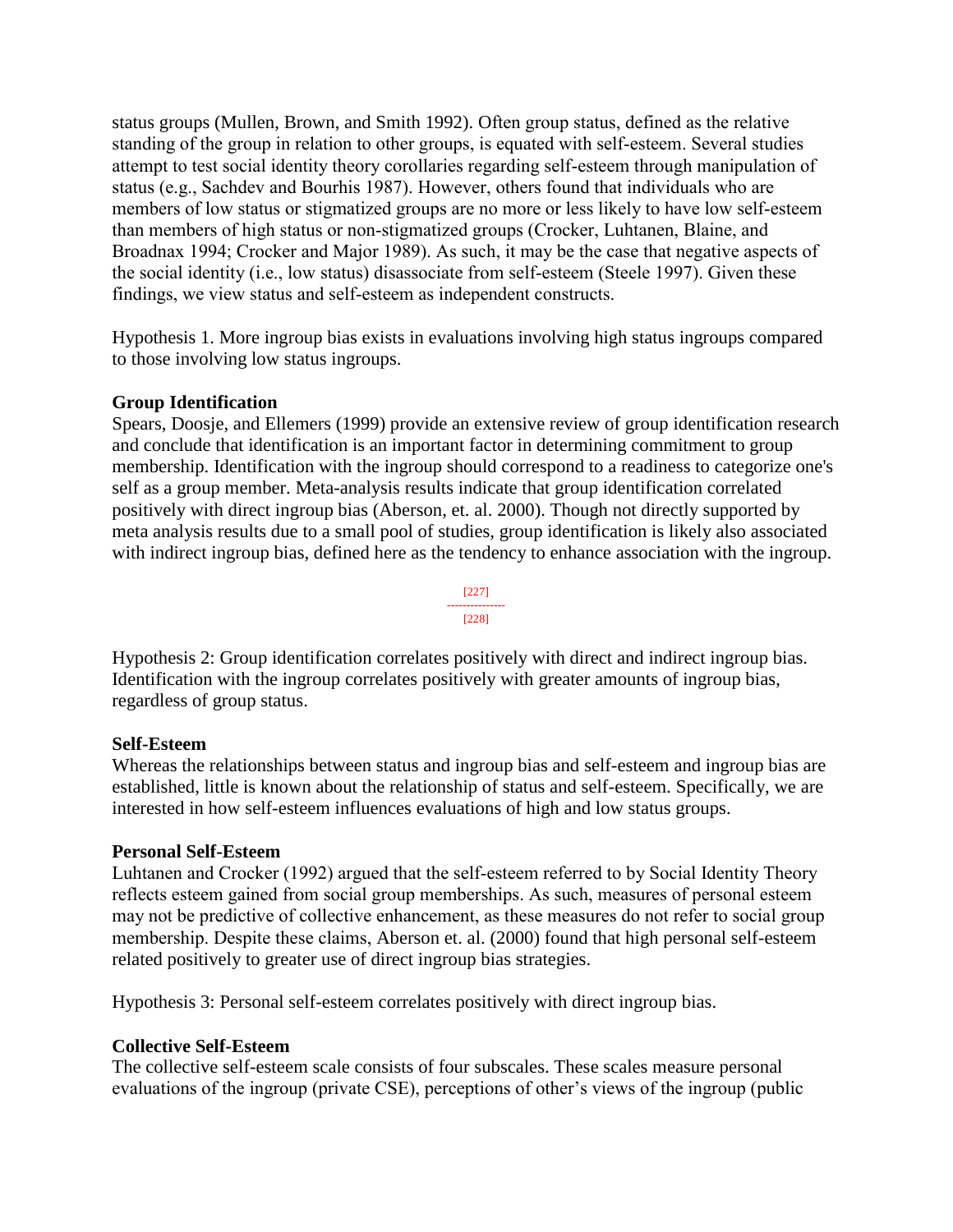CSE), perception of one's contribution to the group (membership CSE), and importance of the group in one's identity (identity CSE). The use of these scales is inconsistent. Aberson (1999) used the membership subscale, DeCremer (2001) used the public scale, and Crocker and Luhtanen (1993) used the private scale. We provide hypotheses for the impact of three of these subscales on ingroup bias.

#### **Public Collective Self-Esteem**

High group status reflects a general agreement that one group is better than another on some important dimension. Public collective self-esteem measures individual perceptions of how others view the group. Those individuals who see the group as positively viewed by others should show greater ingroup bias. However, this bias may only appear in situations wherein status considerations support these perceptions. That is, if the individual views the group as positively viewed by others, but the group is of low status, they will not show bias.



DeCremer (2001) found public collective self-esteem correlated positively to ingroup bias. We suggest that this result only applies to high status groups. Though not explicitly mentioned in the DeCremer paper, results indicate that the ingroup received higher ratings than the outgroup. Brewer (1979) suggests that differentiation of this type occurs when the ingroup is of high selfesteem. When the ingroup is of low status, ingroup bias may appear as a reduction in the differences between high status outgroups and low status ingroups.

In evaluating high status groups, public self-esteem may be of particular relevance. Public CSE refers to the individual's perception of how others view the group. Those who are low in public self-esteem experience an inconsistency between group status and their perception of group status. That is, low public CSE may involve denial of the high status of the group. As such, public CSE should correlate positively with ingroup bias for high status groups, resulting in both more favorable evaluations (direct bias) and greater association with the group (indirect bias). We believe that the effects of high status and high public CSE are additive. The presence of both increases bias. Low status groups produce less ingroup bias, thus we predict no differences based on public CSE.

Hypothesis 4: Public collective self-esteem relates positively to direct and indirect ingroup bias exhibited towards high status groups.

#### **Private Collective Self-Esteem**

Private collective self-esteem reflects personal evaluations of the ingroup. Crocker and Luhtanen (1990) found participants higher in private CSE exhibited greater ingroup bias. They explain this result as indication that private CSE directly relates to social identity (e.g. Tajfel and Turner 1979) and thus should be associated with ingroup bias. We suggest that this form of self-esteem should be most relevant when group status is low, as no external reinforcement of group value exists. When group status is high, private CSE is less relevant as the group is already highly valued. As such, we believe that individuals with high private CSE are more likely to enhance the value of low status groups, as they are convinced of the group's value. However, there is no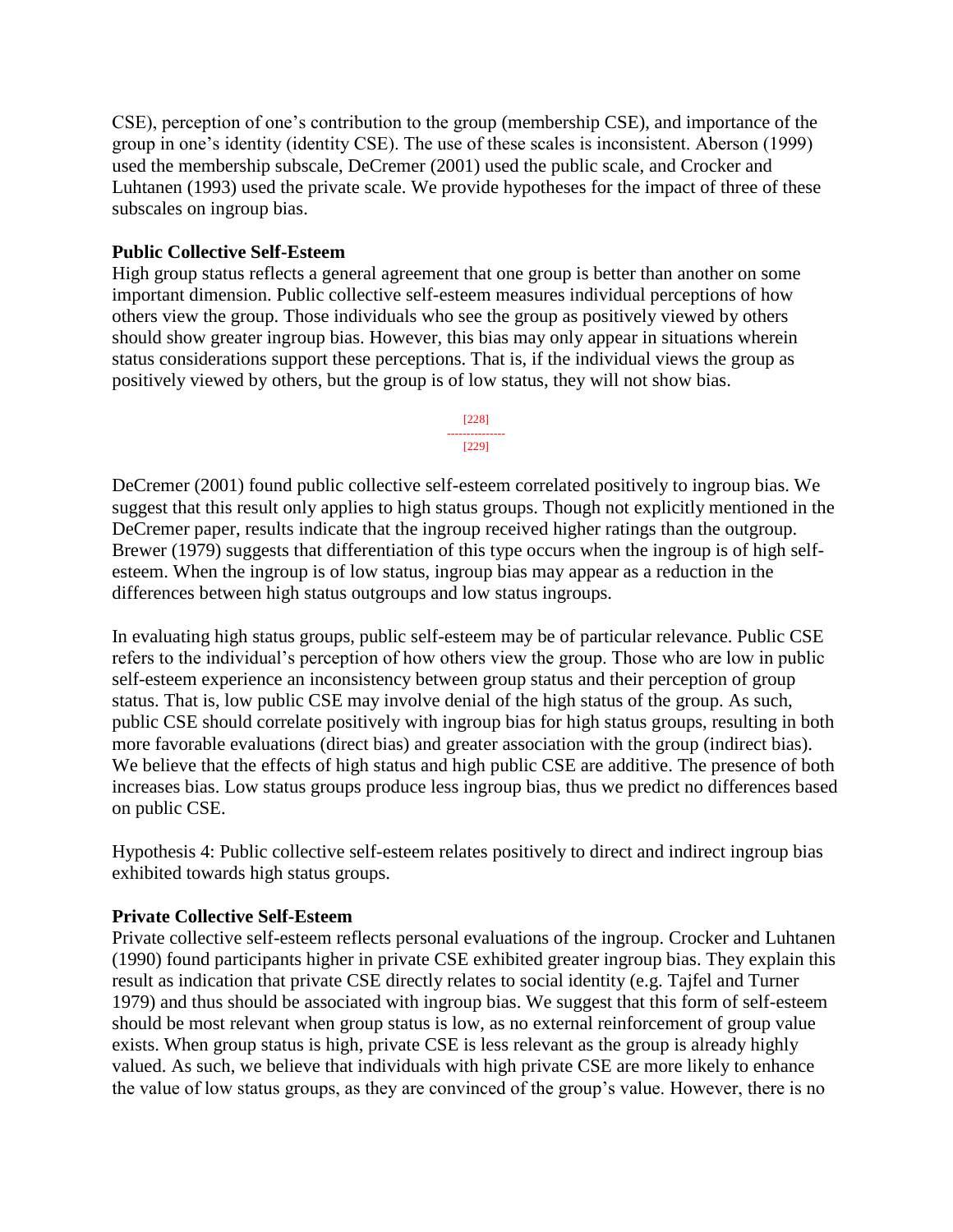reason to believe that this will lead to increased association with the low status group, as association is most appropriate when status is high.

Hypothesis 5: Private collective self-esteem relates positively to direct bias when status is low.

[229] --------------- [230]

#### **Membership Collective Self-Esteem**

Membership collective self-esteem refers to the individual's contribution to the group. Those individuals with low membership esteem do not feel that they contribute much to their groups. High membership self-esteem individuals are confident that they contributed to the group.

Aberson (1999) found that individuals lower in membership self-esteem tended to enhance their association with positively valued groups as a means of basking in the reflected glory of the ingroup. We predict this result for high status groups, as enhancing association with low status groups is likely an ineffective ingroup bias strategy.

Hypothesis 6: Membership collective self-esteem correlates negatively with indirect ingroup bias for high status groups.

### **METHOD**

#### **Participants**

One hundred seventy-five undergraduate students at a private liberal arts college (*n* = 84) and a state university  $(n = 91)$  participated in a study of group memberships for extra credit, to satisfy research participation requirements, or for monetary compensation. Most participants were of traditional college age (89.1% 18 to 22 years old), white (83.25%), and women (74.3%).

#### **Measures**

Participants rated four target groups, college students, either people their age who are not college students or college faculty, students at their college, and students at another college.

#### **Group Identification and Self-Esteem**

Participants completed the Inclusion of the Ingroup in the Self measure of group identification (IIS; Tropp and Wright 1999). The Rosenberg's Self-Esteem Scale (RSE; Rosenberg 1965) assessed personal self-esteem. The Collective Self-Esteem Scale (CSES: Luhtanen and Crocker, 1992) measured group-level self-esteem. Appendix A presents the IIS. The CSES is accessible from [http://rcgd.isr.umich.edu/crockerlab/cse.htm.](http://rcgd.isr.umich.edu/crockerlab/cse.htm)

> [230] --------------- [231]

#### **Direct Bias**

A 16-item adjective rating scale including eight positive items and eight negative items, measured of direct ingroup bias. Participants rated how descriptive each item was for each target group. Responses range from (1) *does not describe* to (7) *describes completely*. Sample items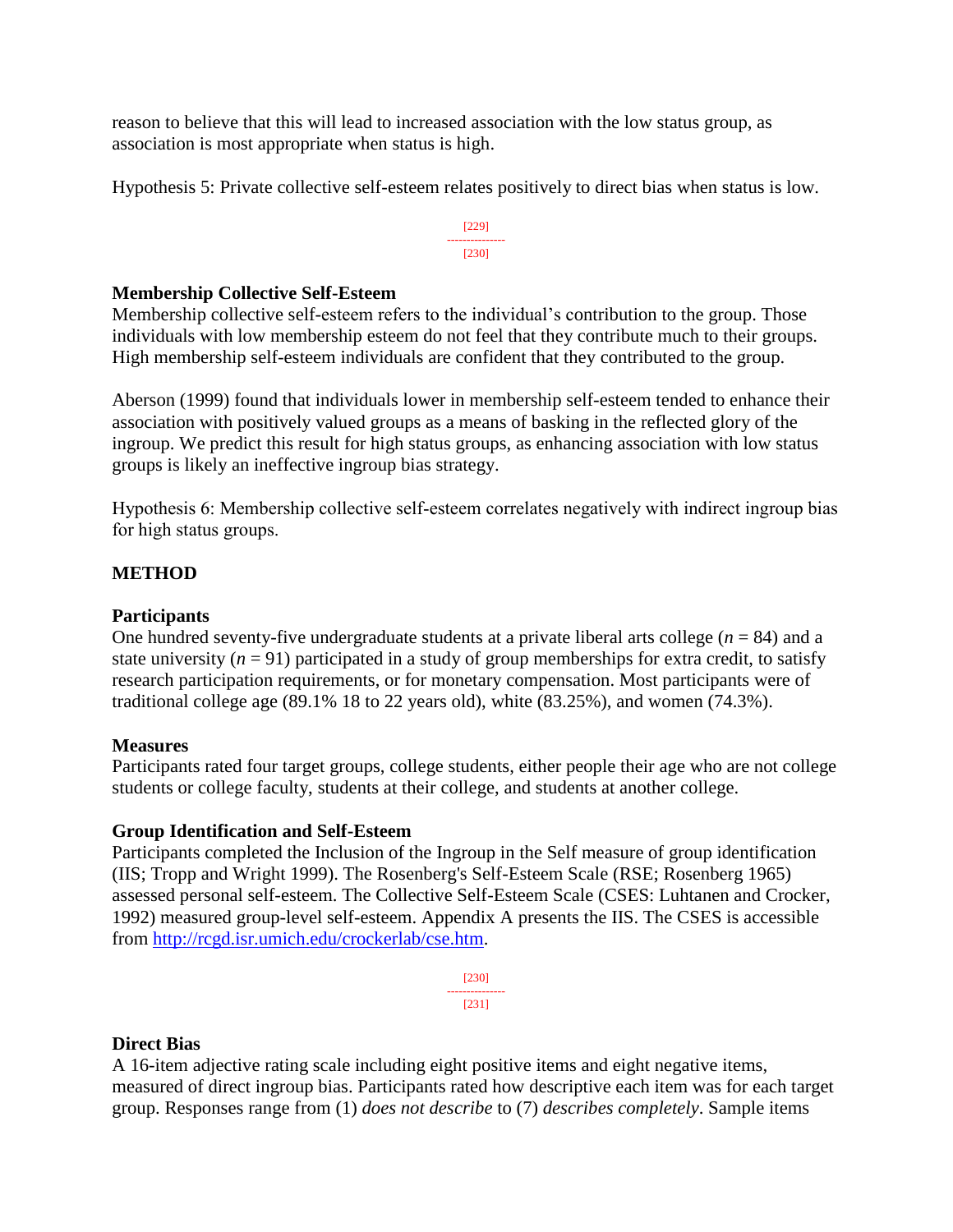included "friendly," "sincere," "trustworthy," "stupid," and "boring." Differences between ingroup and outgroup ratings comprise the direct ingroup bias measure. Appendix A presents this measure.

#### **Indirect Bias**

Indirect bias measures focused on perceived similarity between the participant and members of the ingroup and outgroup (cf. Aberson 1999; Aberson, Healy, and Romero 2000). Participants indicated the extent that they shared common interests, common experiences, and their overall similarity with the group. For questions about common interests and experiences, responses ranged from (1) *share none* to (7) *share many*. For the overall similarity question, responses ranged from (1) *not at all* to (7) *very*. The differences between ingroup and outgroup ratings of similarity comprise the indirect ingroup bias measure. Appendix A presents this measure.

#### **Procedure**

Instructions informed participants that they were taking part in a study of attitudes towards themselves and members of specific social groups. Participants first completed the Rosenberg and the Collective Self-Esteem then rated two sets of groups, comprising the low and high status comparisons. For half of the participants the low status ingroup vs. high status outgroup comparisons was students at their college (IG) vs. students at a more prestigious rival college in the same region (OG) and the high status ingroup vs. low status outgroup comparison was college students (IG) vs. people your age who are not college students (OG). The other group rated college students (IG) vs. college faculty as the low status ingroup-high status outgroup condition and students at their college (IG) vs. students at a local community college (OG) as the high status ingroup vs. low status outgroup comparison. We examined interactions between group composition (i.e., the ingroup-outgroup pairs rated) and found no interactions between the pairs and any of the predictor variables. Given this result we collapse across the two conditions.

For both sets of comparisons, participants first listed three characteristics descriptive of each group. The purpose of this task was to focus attention on group identity prior to rating groups. After listing traits, participants indicated identification with the ingroup on the Inclusion of the Ingroup in the Self Scale. For each group, participants completed the direct and indirect bias measures. Low/high status target presentation and direct/indirect bias measures were counterbalanced, however, ingroup ratings always preceded outgroup ratings within the pair.

> [231] --------------- [232]

#### **RESULTS**

Tables 1 and 2 summarizes means, standard deviations, reliability statistics (where appropriate), and correlations for each measure. Table 3 presents a regression analyses predicting ingroup bias from ingroup identification, personal self-esteem, and collective self-esteem. Analyses predict ingroup bias from group identification, personal self-esteem, and the four collective self-esteem subscales. Though specific hypotheses do not exist for all collective self-esteem subscales for each analysis, we include these variables to be better able to draw conclusions as to the effects of each subscale.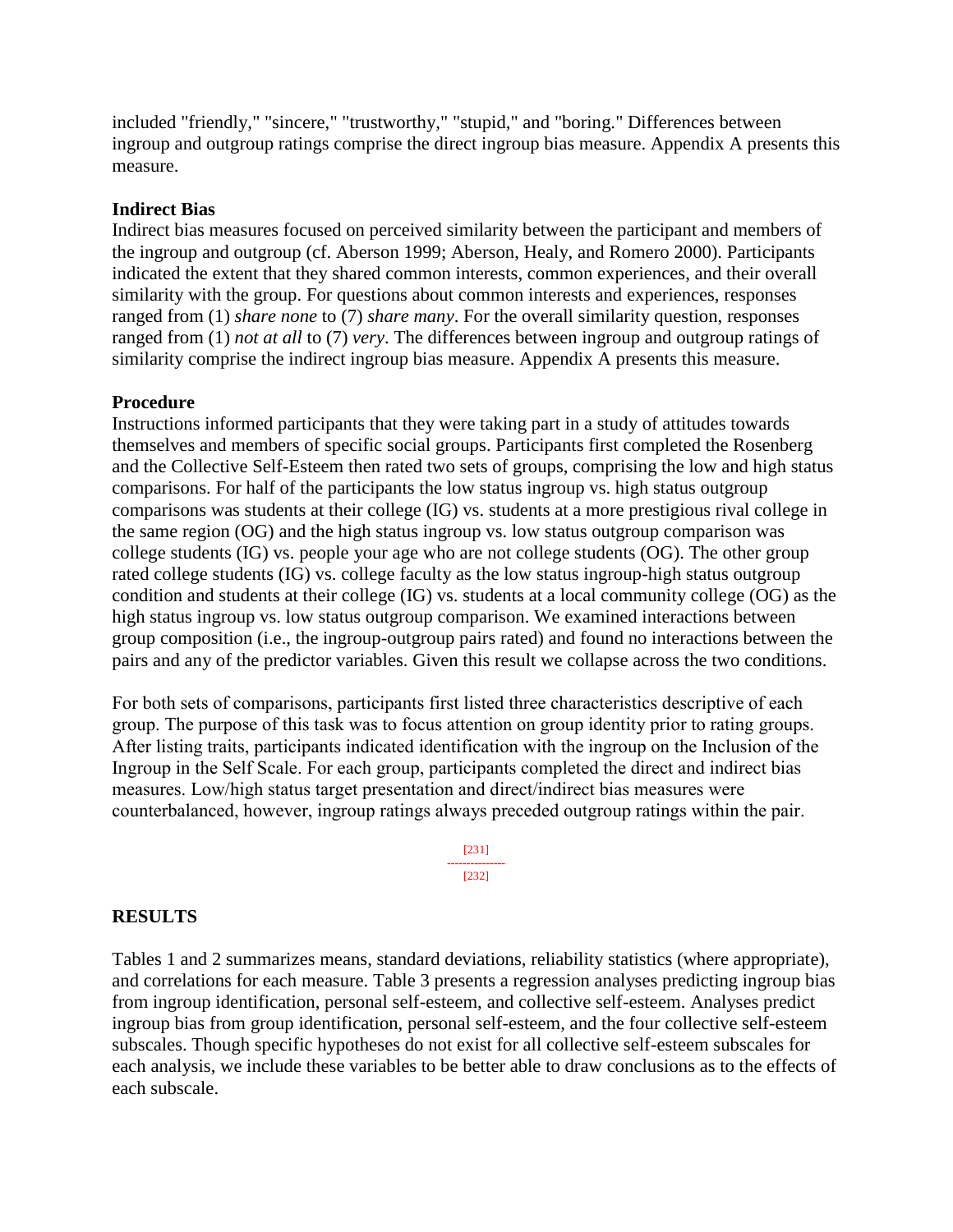As shown in Table 2, correlations between some of the self-esteem measures were larger than ideal for inclusion as predictors in regression analysis, suggesting the presence of multicollinearity. To address these issues, we examined tolerances, condition indices, and variance proportions for each analysis following criteria suggested by Tabachnick and Fidell (2001). None of the four analyses produced low tolerances. Further, no analysis found large fit indices coupled with two or more high variances proportions for any single predictor. These results suggest that multicollinearity is not a serious problem for the analyses that follow.

#### [232] --------------- [233]

| <b>Measure</b>                                                            | <b>Scale Range</b>  | M       | <b>SD</b> | <b>Reliability</b> |
|---------------------------------------------------------------------------|---------------------|---------|-----------|--------------------|
| <b>Inclusion of Ingroup in Self Scale</b><br>(ID with Low Status Group)   | $1$ to $7$          | 4.27    | 1.66      |                    |
| <b>Inclusion of Ingroup in Self Scale</b><br>(ID with High Status Group)  | $1$ to $7$          | 4.16    | 1.58      |                    |
| <b>Rosenberg's Self-Esteem Scale</b>                                      | $10 \text{ to } 40$ | 32.95   | 4.78      | .87                |
| <b>Private Collective Self-Esteem Scale</b>                               | 4 to 28             | 5.27    | 0.75      | .74                |
| <b>Public Collective Self-Esteem Scale</b>                                | 4 to 28             | 21.30   | 3.86      | .77                |
| <b>Membership Collective Self-Esteem Scale</b>                            | 4 to 28             | 23.22   | 3.34      | .75                |
| <b>Identity Collective Self-Esteem Scale</b>                              | 4 to 28             | 17.59   | 5.25      | .77                |
| <b>Low Status Direct Ingroup Bias</b><br>(IG vs. OG Adjective Rating)     | $-96$ to 96         | $-3.61$ | 10.76     | .82 / . 81         |
| <b>Low Status Indirect Ingroup Bias</b><br>(IG vs. OG Similarity Rating)  | $-18$ to $+18$      | 3.25    | 4.29      | .90/0.86           |
| <b>High Status Direct Ingroup Bias</b><br>(IG vs. OG Adjective Rating)    | $-96$ to 96         | 7.32    | 12.37     | .82/.86            |
| <b>High Status Indirect Ingroup Bias</b><br>(IG vs. OG Similarity Rating) | $-18$ to $+18$      | 3.48    | 4.56      | .88/.88            |

#### **Table 1. Means, Standard Deviations, and Reliabilities**

**Note***.* Inclusion of Ingroup in Self does not include reliability as it is a single item measure. Positive scores on ingroup bias measures indicate greater bias toward ingroup.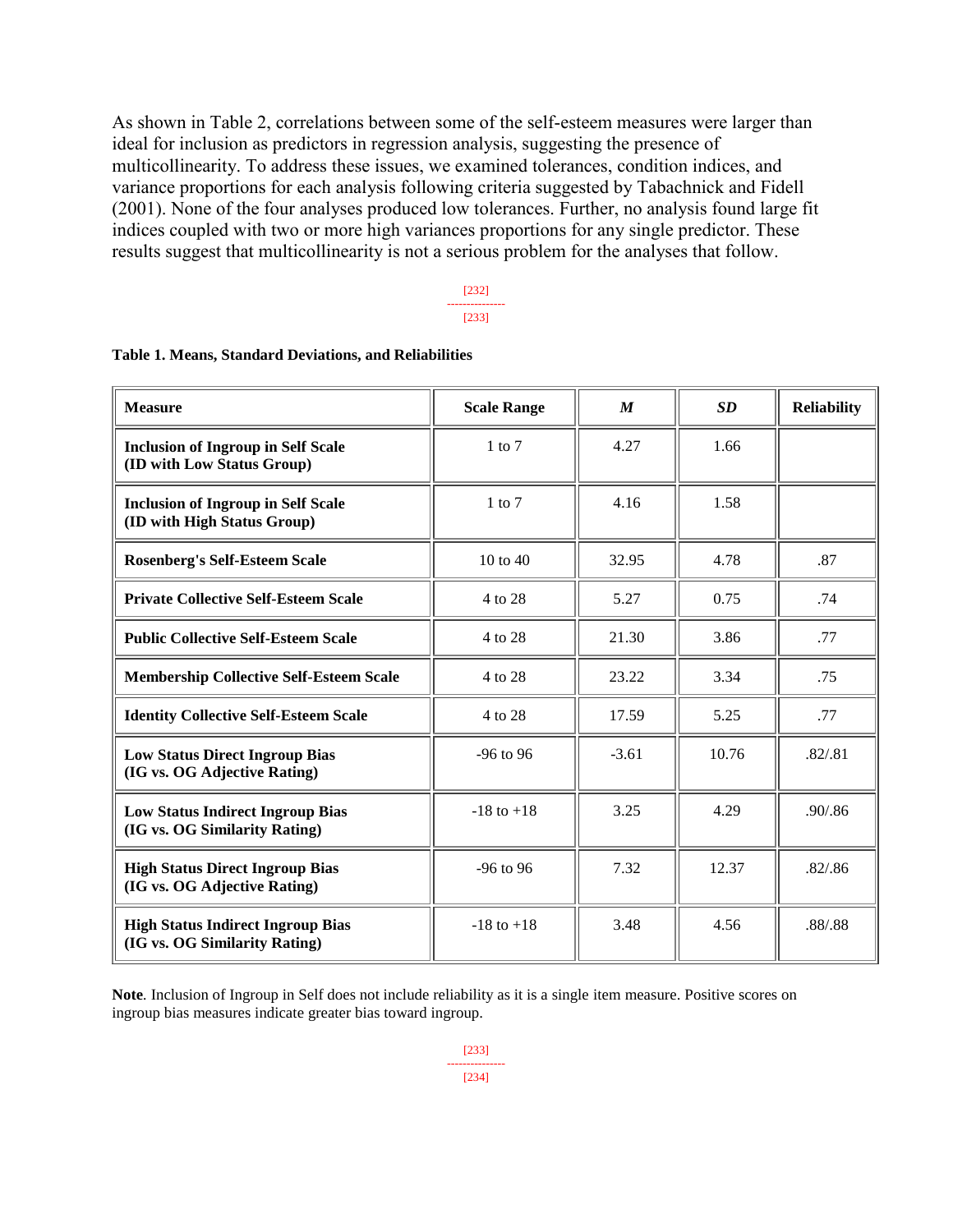#### **Table 2. Correlation Matrix**

|                                               | 1                | $\mathbf{2}$     | 3                | $\overline{\mathbf{4}}$ | 5                | 6               | 7               | 8                | 9               | 10             |
|-----------------------------------------------|------------------|------------------|------------------|-------------------------|------------------|-----------------|-----------------|------------------|-----------------|----------------|
| 1. IIS Low Status                             |                  |                  |                  |                         |                  |                 |                 |                  |                 |                |
| 2. IIS High Status                            | $.53**$<br>(175) |                  |                  |                         |                  |                 |                 |                  |                 |                |
| 3. Rosenberg's SE                             | .04<br>(175)     | .02<br>(175)     |                  |                         |                  |                 |                 |                  |                 |                |
| 4. Private CSE                                | .08<br>(174)     | .14<br>(174)     | $.42**$<br>(174) |                         |                  |                 |                 |                  |                 |                |
| <b>5. Public CSE</b>                          | .12<br>(174)     | $.23**$<br>(174) | $.37**$<br>(174) | $.44**$<br>(174)        |                  |                 |                 |                  |                 |                |
| 6. Membership CSE                             | .03<br>(175)     | $.16**$<br>(175) | $.59**$<br>(175) | $.60**$<br>(174)        | .44**<br>(174)   |                 |                 |                  |                 |                |
| 7. Identity CSE                               | $.22**$<br>(174) | .31<br>(174)     | .14<br>(174)     | $.37**$<br>(174)        | .26<br>(174)     | .33<br>(174)    |                 |                  |                 |                |
| <b>8. Low Status Direct IG</b><br><b>Bias</b> | $.31**$<br>(165) | $.23**$<br>(165) | $-.03$<br>(165)  | $.15*$<br>(165)         | .15<br>(165)     | .01<br>(165)    | $-.01$<br>(165) |                  |                 |                |
| 9. Low Status Indirect<br><b>IG Bias</b>      | $.41**$<br>(166) | .14<br>(166)     | .01<br>(166)     | .07<br>(166)            | .12<br>(166)     | .06<br>(166)    | .15<br>(166)    | $.36**$<br>(164) |                 |                |
| 10. High Status Direct<br><b>IG Bias</b>      | $.27**$<br>(166) | $.21**$<br>(166) | .00.<br>(166)    | $-.04$<br>(166)         | $.16*$<br>(166)  | $-.09$<br>(166) | .12<br>(166)    | $.26**$<br>(159) | .26<br>(158)    |                |
| 11. High Status Indirect<br><b>IG Bias</b>    | $.31**$<br>(168) | .47**<br>(168)   | .02<br>(168)     | .10<br>(167)            | $.30**$<br>(167) | .01<br>(168)    | $.18*$<br>(167) | $.20*$<br>(159)  | $.16*$<br>(159) | .48**<br>(166) |

**Note**. \*  $p < .05$ , \*\*  $p < .01$ . n for each pair in parentheses.

#### [234] --------------- [235]

Partially supporting the first hypothesis, participants favored the high status ingroup ( $M = 7.1$ ) over the low status ingroup ( $M = -3.3$ ), t(158) = 9.44, p < .001, eta-squared = .36. Indirect bias results did not support this hypothesis. Similarity ratings of high status ( $M = 3.3$ ) and low status  $(M = 3.1)$  were comparable,  $t(158) = 0.43$ ,  $p = .67$ , eta-squared = .01. Self-esteem results below qualify these findings.

Supporting Hypothesis 2 and shown in Table 2, greater identification with the ingroup related to greater ingroup bias in all status and bias dimension conditions. Contrary to the third hypothesis, personal self-esteem did not correlate with ingroup bias.

Consistent with Hypothesis 4, public collective self-esteem related positively to direct bias and indirect ingroup bias exhibited towards high, but not low, status groups. Supporting Hypothesis 5, private collective self-esteem related positively to direct bias when the ingroup was low status. Membership collective self-esteem results supported Hypotheses 6. Membership CSE correlated negatively with direct ingroup bias and indirect bias for high status groups. Surprisingly, membership CSE also correlated negatively with direct ingroup bias.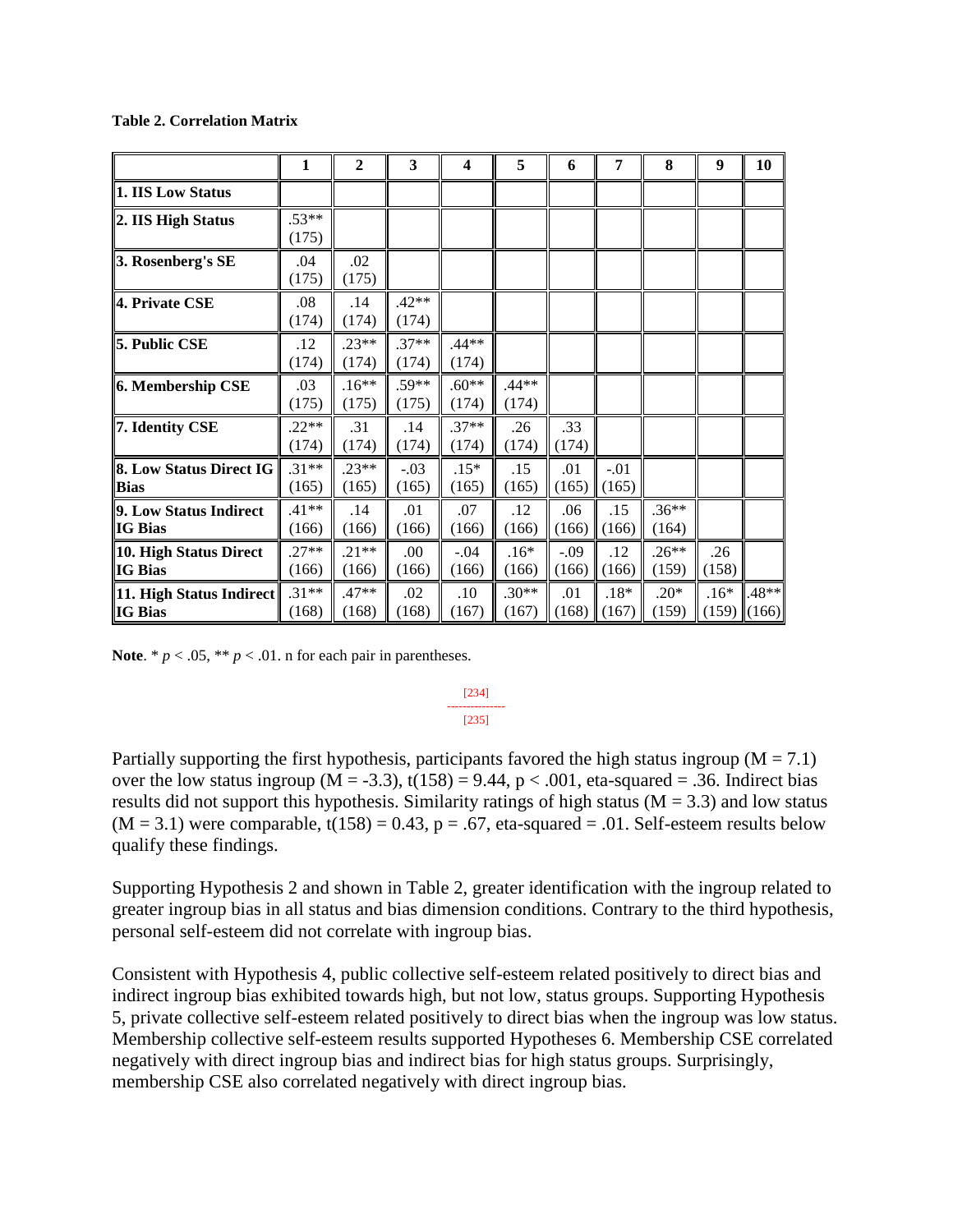#### [236]

|                       |                    | <b>Low Status</b>    | <b>High Status</b> |                      |  |
|-----------------------|--------------------|----------------------|--------------------|----------------------|--|
| Predictor             | <b>Direct Bias</b> | <b>Indirect Bias</b> | <b>Direct Bias</b> | <b>Indirect Bias</b> |  |
|                       | β                  | β                    | β                  | β                    |  |
| <b>Group ID</b>       | $.31***$           | $.40***$             | $.17*$             | $.42***$             |  |
| <b>RSE</b>            | $-.11$             | $-.06$               | .07                | .00                  |  |
| <b>Private CSE</b>    | $.22*$             | $-.01$               | .12                | .02                  |  |
| <b>Public CSE</b>     | .12                | .05                  | $.20*$             | $.27**$              |  |
| <b>Membership CSE</b> | $-.08$             | .05                  | $-.22*$            | $-.20*$              |  |
| <b>Identity CSE</b>   | $-.15$             | .04                  | .11                | .03                  |  |
| $\mathbb{R}^2$ Model  | $.09***$           | $.18***$             | $.11**$            | $.28***$             |  |

**Table 3. Regression Analysis Predicting Ingroup Bias from Group Identification, Personal Self-Esteem, and Collective Self-Esteem Subscales**

**Note**. \* *p* < .05, \*\* *p* < .01, \*\*\* *p* < .001.

[236] --------------- [237]

#### **DISCUSSION**

The results of this correlational study partially supported our hypotheses and suggest a complex relationship between ingroup bias dimension, status, self-esteem, and group identification. Our results suggest that different types of self-esteem operate differently depending on status and bias dimension.

Group identification predicted both direct and indirect ingroup bias. The effects of group identification appear to be independent of status. Regardless of the status, those who identified more showed greater ingroup bias on both dimensions. This result suggests a central role for group identification in predicting ingroup bias.

Whereas previous research finds an overall effect for personal self-esteem wherein individuals high in personal self-esteem exhibited more ingroup bias (e.g., Aberson, Healy, and Romero 2000), the correlational study failed to replicate this result. We are reluctant to discard personal self-esteem as a useful predictor of ingroup bias based on this result. One explanation for the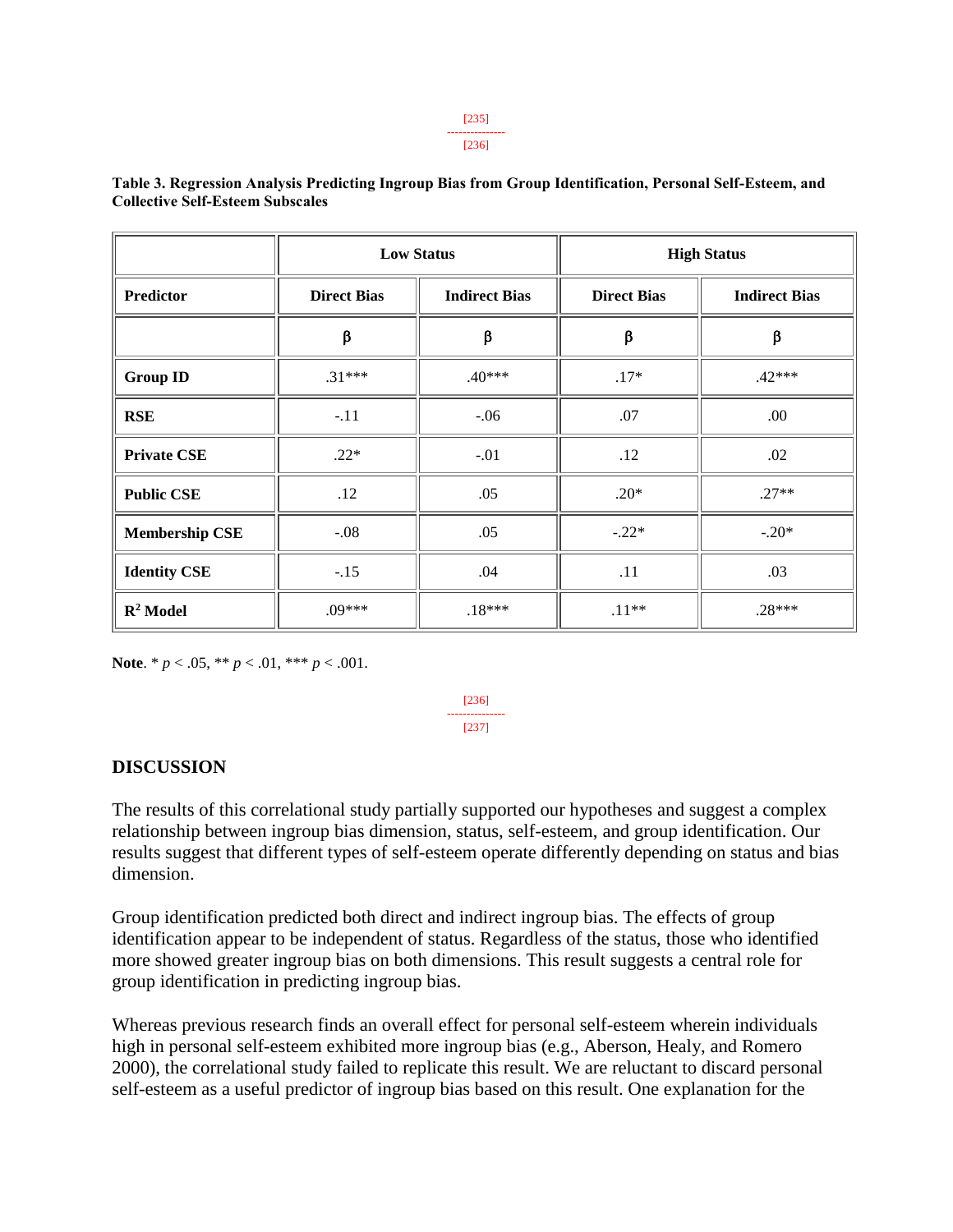lack of a personal self-esteem effect is range restriction on Rosenberg Self-Esteem Scale scores. For our sample, the average item score was 3.29 (out of a possible 4.0). Further, only 11 participants (6.3%) produced scores that would fall in the lower half of the scale. As such, we failed to obtain a large sample of individuals who were truly low in personal self-esteem. To resolve this problem, future research should include populations of individuals with markedly depressed self-esteem.

Collective self-esteem results supported most hypotheses and suggest that different forms of collective self-esteem influence ingroup bias in several manners. Public collective self-esteem related positively to direct bias and indirect bias for high but not low status ingroup comparisons. This supports our proposition that public self-esteem influences depend on group status. Public CSE reflects the individual's perceptions of how others view the ingroup. If the individual believes that others view the ingroup positively, then public CSE is high. Our findings suggest that public CSE relates to ingroup bias only when group status confirms the legitimacy of high public CSE. When group status is low, it may indicate that high public CSE is not justifiable and reduce ingroup bias. Additionally, we found that high public CSE participants enhanced their association with the high status ingroup.

Private CSE related positively to favoritism for the low status ingroup. This suggests that individuals with high private collective self-esteem believe in the value of the ingroup regardless of status. This is, however, limited to direct bias. As others negatively value the ingroup, enhancing association with a low status ingroup may not constitute an effective ingroup bias strategy.



Membership self-esteem results suggest that individuals who do not feel they are contributors to the ingroup show greater ingroup bias in both direct and indirect dimensions. We predicted that those who felt their contribution to the ingroup was minimal would enhance their association with the ingroup. However, the direct bias result was not expected. These findings suggest that those who do not view their contributions to the group as important will exhibit more ingroup bias when members of high but not low status groups. This result makes the most sense for indirect bias measures as enhancing association with a positively valued ingroup should result in enhancement though increased association.

Taken as a whole, collective self-esteem results provide some clarification as to when each form of self-esteem affects ingroup bias. Further, the fact that private and public CSE may related positively to ingroup bias, whereas membership CSE relates negatively to ingroup bias suggests that research collapsing across these subscales (i.e., using a total scale score; e.g., Ruttenberg, Zea, and Sigelman 1996) may ignore important relationships and possibly wash out effects.

#### **Limitations**

As mentioned earlier, the lack of variability of scores on the Rosenberg self-esteem scale severely limits conclusions about personal self-esteem. Measurement of collective self-esteem is also problematic. The version of the collective self-esteem scale used in this study does not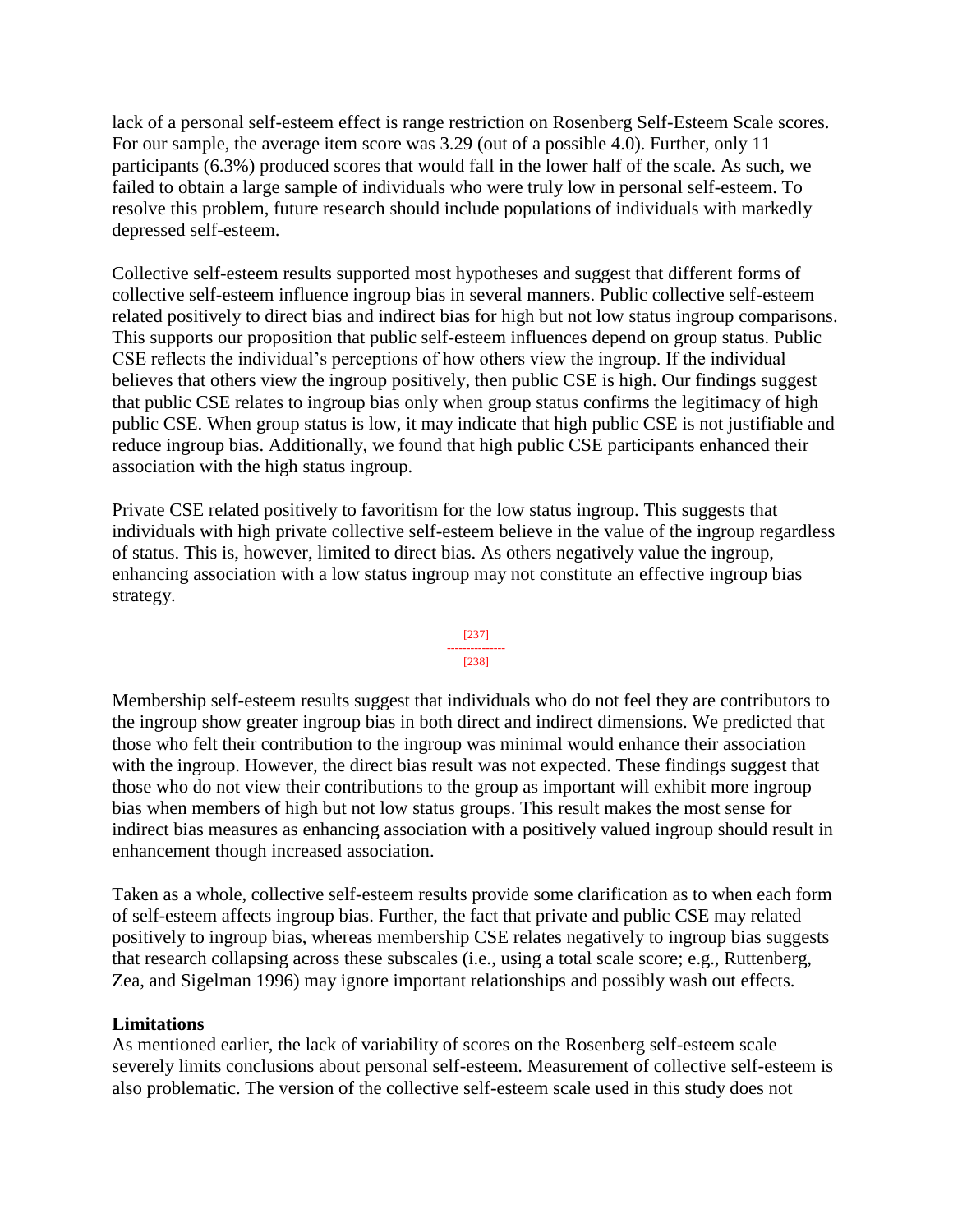specify group membership, referring only to "my social groups." As such, it is unclear as to which groups the individual is responding. Future research may benefit from use of versions of this scale focused on reactions to specific groups.

# **APPENDIX A**

All examples below use college students as ingroup.

#### **Ingroup in the Self measure of group identification (Tropp and Wright 1999)**

Using the pictures below, indicate the pair of circles that best represents your level of identification with College Students. Note: "Self refers to you and "Ingroup" refers to your group (college students).



[238] --------------- [239]

#### **Direct Bias Measures**

Please rate *College students* on the following items using the scale below:

| Does Not<br>Describe |               |   |   |   | Describes<br>Completely |
|----------------------|---------------|---|---|---|-------------------------|
|                      | $\frac{1}{2}$ | ż | 5 | 6 |                         |
| Friendly             |               |   |   |   |                         |
| Uninformed           |               |   |   |   |                         |
| Trustworthy          |               |   |   |   |                         |
| Sincere              |               |   |   |   |                         |
| Considerate          |               |   |   |   |                         |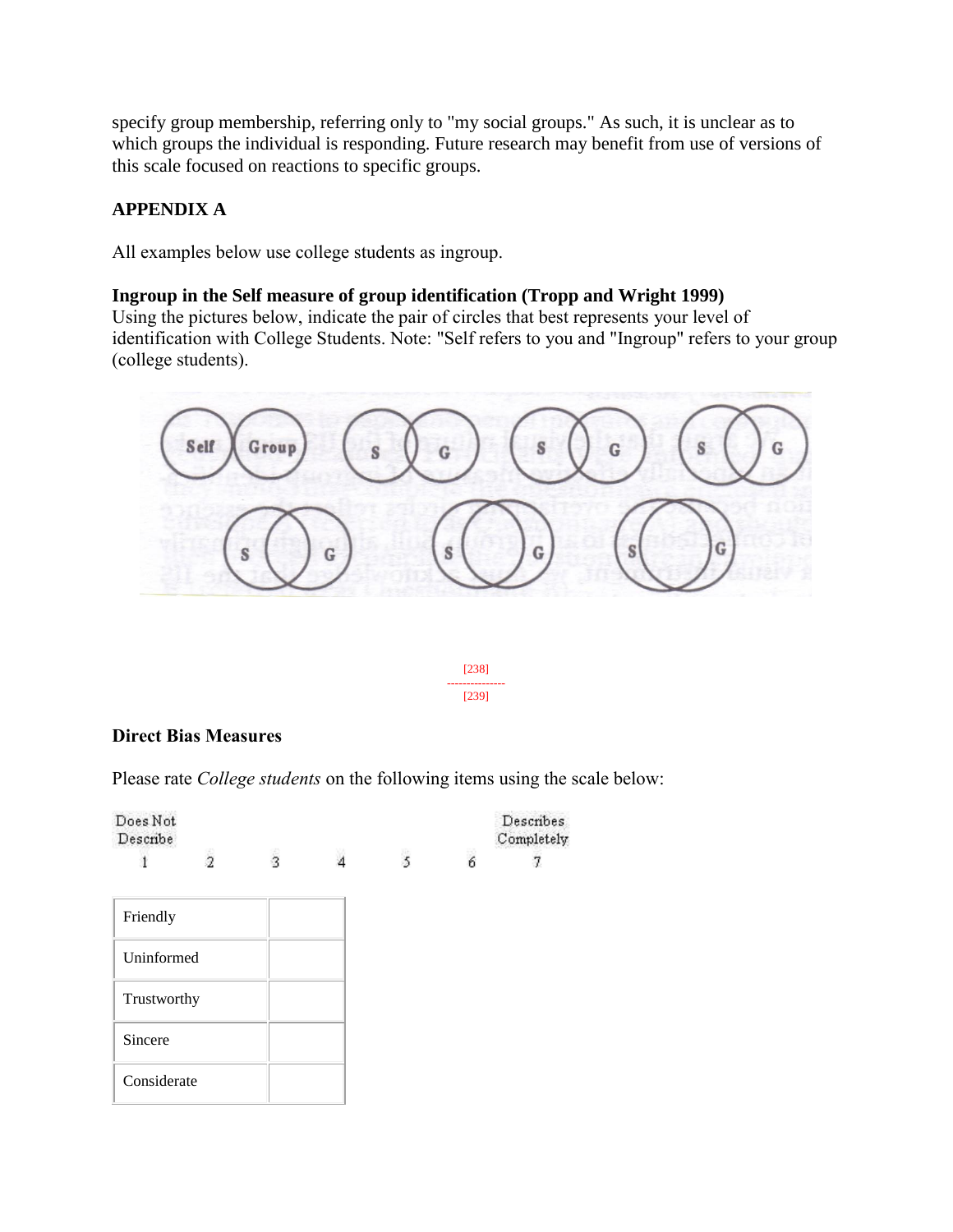| Apathetic     |  |
|---------------|--|
| Stupid        |  |
| Ambitious     |  |
| Incompetent   |  |
| Intelligent   |  |
| <b>Boring</b> |  |
| Rude          |  |
| Creative      |  |
| Self-centered |  |
| Insensitive   |  |
| Motivated     |  |

[239] --------------- [240]

## **Indirect Bias Measures**

How much do you share common interests with *college students*?

| Share |  |  | Share |
|-------|--|--|-------|
| None  |  |  | Many  |
|       |  |  |       |

How much do you share common experiences with *college students*?

| Share<br>None |    |  | Share<br>Many |
|---------------|----|--|---------------|
|               | ×. |  | 冖             |

Overall, how similar would you rate yourself to *college students*?

| $\frac{\text{Not At}}{\text{All}}$ |             |  | Very |
|------------------------------------|-------------|--|------|
|                                    | $\tilde{ }$ |  | ∍    |

### **REFERENCES**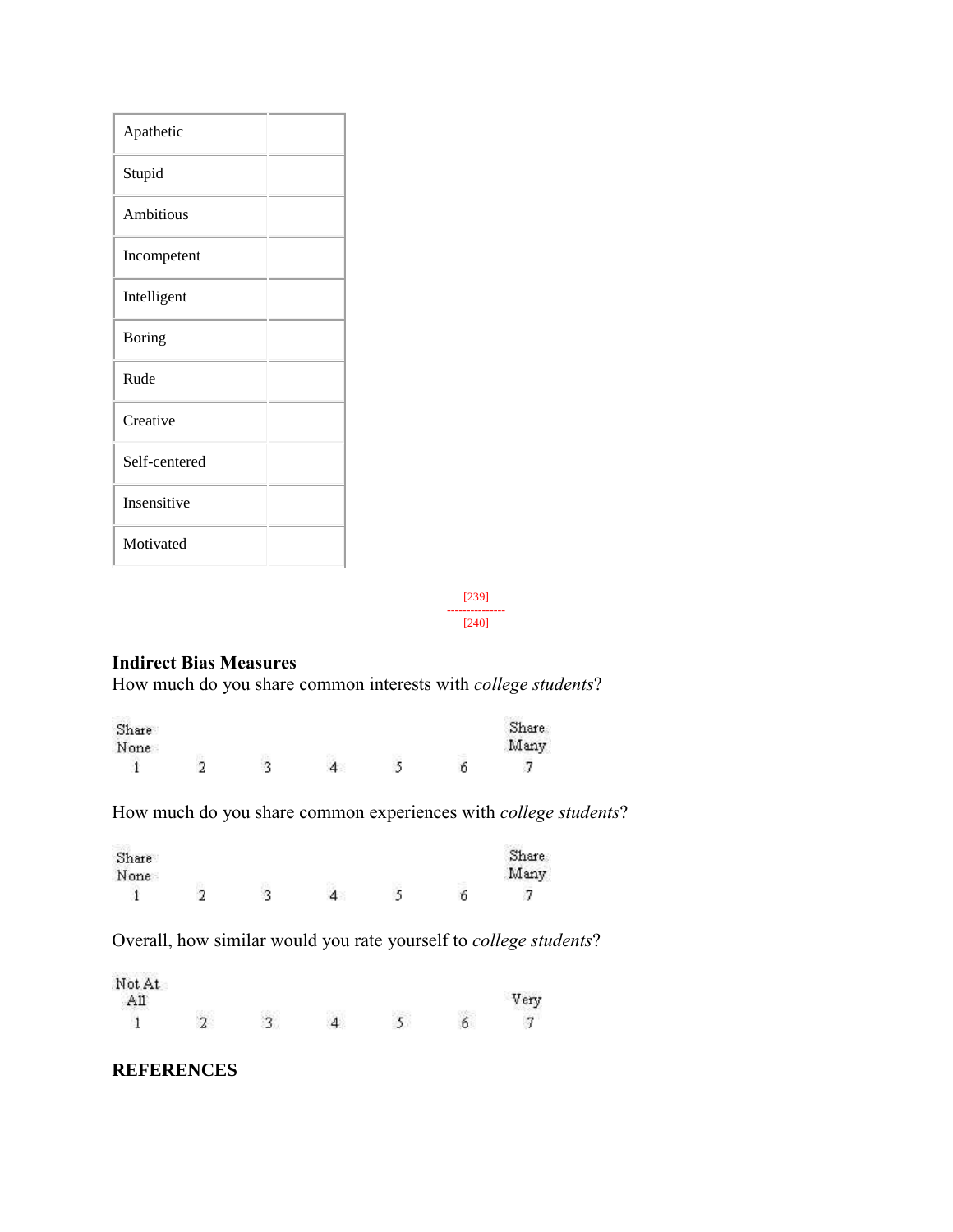Aberson, C. L. (1999). "Low self-esteem and ingroup bias." *Social Behavior and Personality*, 27: 17-28.

Aberson, C. L., M. R. Healy and V. L. Romero (2000). "Ingroup bias and self-esteem: A metaanalysis." *Personality and Social Psychology Review*, 4: 157-173.

Brewer, M. B. (1979). "Ingroup bias in the minimal intergroup situation: A cognitivemotivational analysis." *Psychological Bulletin*, 86: 307-324.

Brown, J. D. (1993). "Motivational conflict and the self: The double-bind on low self-esteem." Pp. 117-130 in *Self-Esteem: The puzzle of low self-regard*, edited by R. F. Baumeister. New York: Plenum Press.

Brown, J. D., R. L. Collins and G. W. Schmidt (1988). "Self-Esteem and direct versus indirect forms of self-enhancement." *Journal of Personality and Social Psychology*, 55: 445-453.

Crocker, J. and R. Luhtanen (1990). "Collective self-esteem and ingroup bias." *Journal of Personality and Social Psychology*, 58: 60-67.

> [240] --------------- [241]

Crocker, J. and B. Major (1989). "Social stigma and self-esteem: The self-protective properties of stigma." *Psychological Review, 96,* 608-630.

Crocker, J., R. Luhtanen, B. Blaine and S. Broadnax (1994). "Collective self-esteem and psychological well-being among White, Black, and Asian college students." *Personality and Social Psychology Bulletin,* 20: 503-513.

DeCremer, D. (2001). "Relations of self-esteem concerns, group identification, and selfstereotyping to in-group favoritism." *The Journal of Social Psychology,* 141: 389-400.

Hogg, M. A. and D. Abrams (1990). "Social motivation, self-esteem, and social identity." Pp. 28-47 in *Social identity theory: Constructive and critical advances*, edited by D. Abrams and M. A. Hogg. New York: Springer-Verlag.

Hunter, J. A., J. M. Reid, N. M. Stokell and M. J. Platow (2000). "Social attribution, self-esteem, and social identity." *Current Research in Psychology,* 5: *97-125.*  [http://www.uiowa.edu/~grpproc.](http://www.uiowa.edu/~grpproc)

Luhtanen, R. and J. Crocker (1992). "A collective self-esteem scale: Self-evaluation of one's social identity." *Personality and Social Psychology Bulletin,* 18: 302-318.

Mullen, B., R. Brown and C. Smith (1992). "Ingroup bias as a function of salience, relevance, and status: An integration." *European Journal of Social Psychology,* 22: 103-122.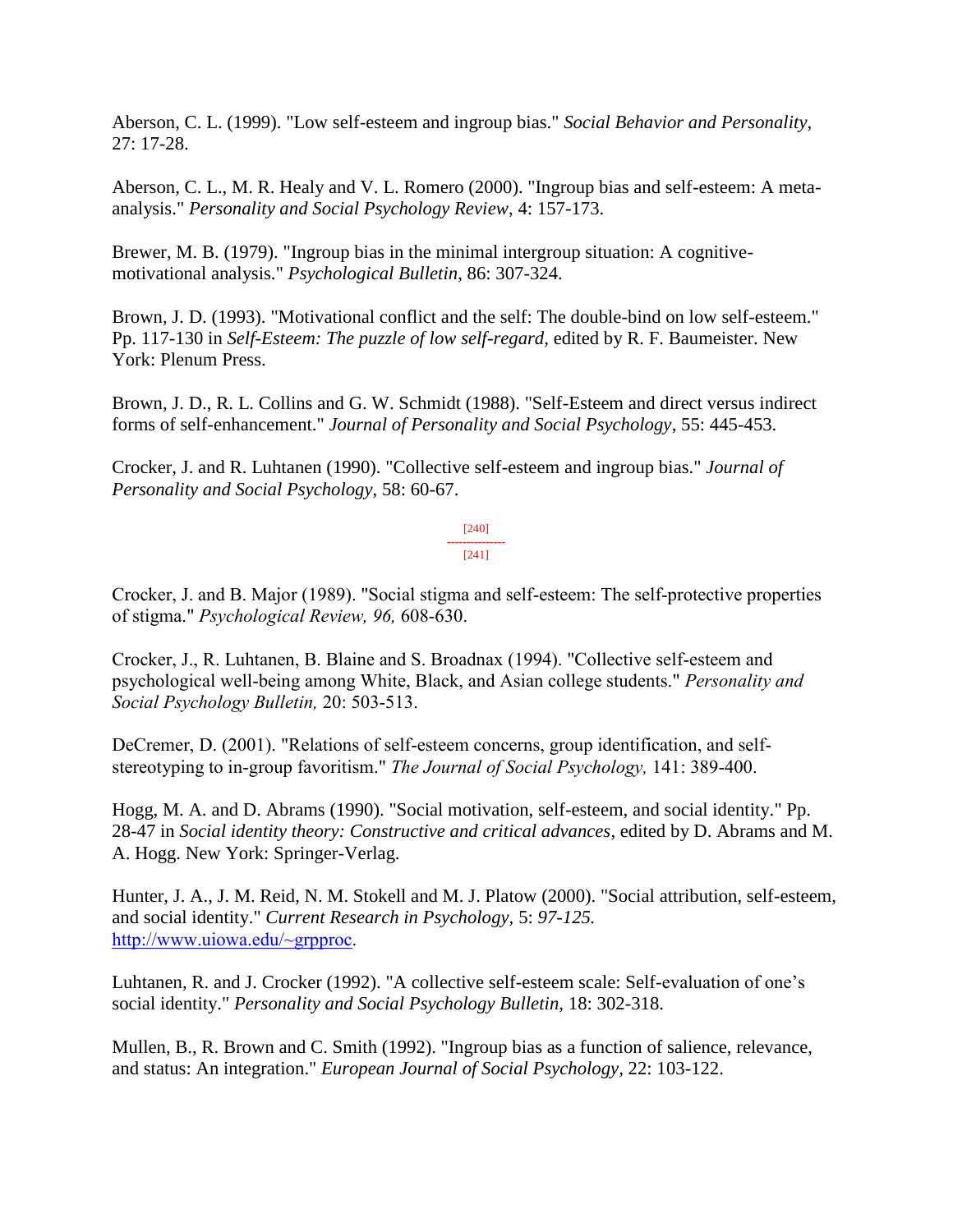Rosenberg, M. (1965). *Society and the adolescent self-image*. Princeton, NJ: Princeton University Press.

Rubin, M and M. Hewstone (1998). "Social identity theory's self-esteem hypothesis: A review and some suggestions for clarification." *Personality and Social Psychology Review,* 2: 40-62.

Ruttenberg, J., M. C. Zea and C. K. Sigelman (1996). "Collective identity and intergroup prejudice among Jewish and Arab students in the United States." *The Journal of Social Psychology,* 136: 209-220.

Sachdev, I. and R. Y. Bourhis (1987). "Status differentials and intergroup behavior." *European Journal of Social Psychology,* 17: 277-293.

Spears, R., B. Doosje and N. Ellemers (1999). "Commitment and the context of social perceptions." Pp. 59-83 in *Social Identity*, edited by N. Ellemers, R. Spears, B. Doosje. Malden, MA: Blackwell Publishers.

> [241] --------------- [242]

Steele, C. M. (1997). "A threat in the air: How stereotypes shape intellectual identity and performance." *American Psychologist*, 52: 613-629.

Tabachnick, B. G. and L .S. Fidell (2001). *Using multivariate statistics* (4<sup>th</sup> ed.). Boston: Allyn and Bacon.

Tajfel, H. (1982). "Social psychology of intergroup relations." *Annual Review of Psychology,* 33: 1-30.

Tajfel, H. and J. C. Turner (1979). "An integrative theory of intergroup conflict." Pp. 33-47 in *The social psychology of intergroup relations*, edited by W. G. Austin and S. Worchel. Monterey, CA: Brooks/Cole.

Tropp, L. R. and S. C. Wright, S. C. (2001). "Assessing the inclusion of the ingroup in the self." *Personality and Social Psychology Bulletin,* 27: 585-600.

### **AUTHORS' NOTE**

Funds from the Franklin and Marshall College committee grants supported this project. Portions of this research were presented at the 2000 American Psychological Society conference, Miami, FL.

### **AUTHORS' BIOGRAPHIES**

Chris Aberson is an Assistant Professor of Psychology at Humboldt State University, Arcata, CA 95521, USA. Previously, Dr. Aberson worked as a Visiting Assistant Professor at Franklin and